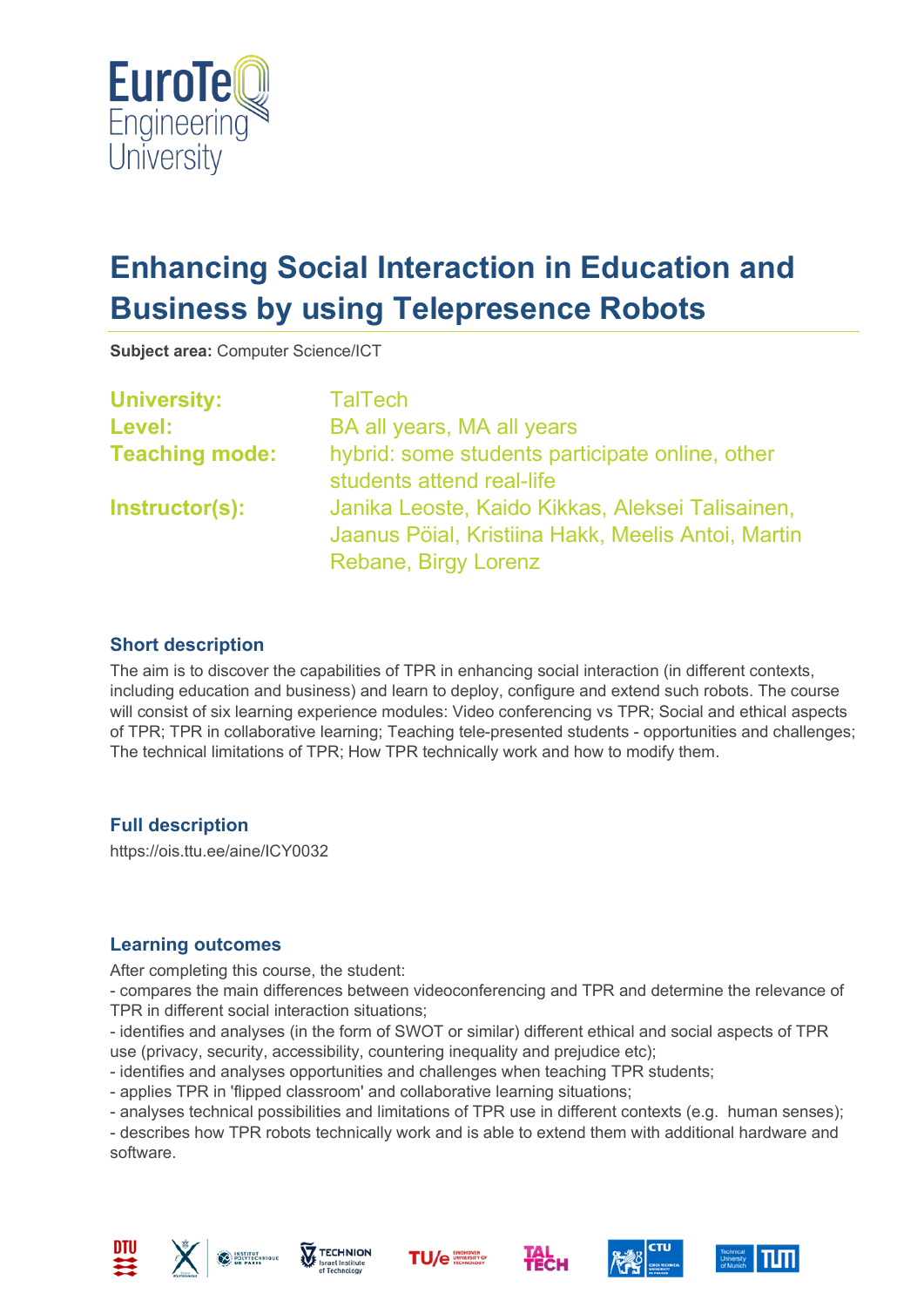

# **General information**

| <b>Contact hours per week:</b> | 4                                                                                                                                                                                                                                                    |
|--------------------------------|------------------------------------------------------------------------------------------------------------------------------------------------------------------------------------------------------------------------------------------------------|
| <b>Total workload:</b>         | 156 (in student hours for the whole course)                                                                                                                                                                                                          |
| <b>ECTS credits:</b>           | 6                                                                                                                                                                                                                                                    |
| Language:                      | English                                                                                                                                                                                                                                              |
|                                |                                                                                                                                                                                                                                                      |
| Course start date:             | 21 September 2022                                                                                                                                                                                                                                    |
| Course end date:               | 14 December 2022                                                                                                                                                                                                                                     |
| Add. info about start date:    | The course starts on September 21 and lasts for 12 weeks, with 2 weeks<br>for each module.                                                                                                                                                           |
| Weekly teaching day/time:      | 12 Wednesdays 10:00-13:30 (EST), seminars 4 academic hours 12<br>Fridays laboratory 2 academic hours between 10:00-16:00., time is<br>divided between 4 groups 4,5 hours independent work with literature and<br>assessment 2 hours team interaction |
| Time zone:                     | CET +1 (Estonia, Israel)                                                                                                                                                                                                                             |
| <b>Further information:</b>    | Maximum amount of participants 20. Four students can participate in each<br>seminar via tele-presence robots and the rest in video conferencing if they<br>do not attend.                                                                            |
| <b>Prerequisites:</b>          | <b>No</b>                                                                                                                                                                                                                                            |
| <b>Activities and methods:</b> | Lectures, Seminars, Group work, Lab-work, Self-study, Practices,<br>Exercises, Tutorial sessions                                                                                                                                                     |
| <b>Presence on campus:</b>     | Lab work, seminars, final presentations - possible to be telepresented from<br>the distance                                                                                                                                                          |

### **Final examination**

| Form:                        | project                                          |
|------------------------------|--------------------------------------------------|
| Date:                        | 14 December 2022                                 |
| Location/format:             | online                                           |
| <b>Re-sit possibility:</b>   | <b>ves</b>                                       |
| <b>Transcript available:</b> | end of semester                                  |
| Add. info/requirements:      | Additional assignment options 21.12.22, 11.01.23 |